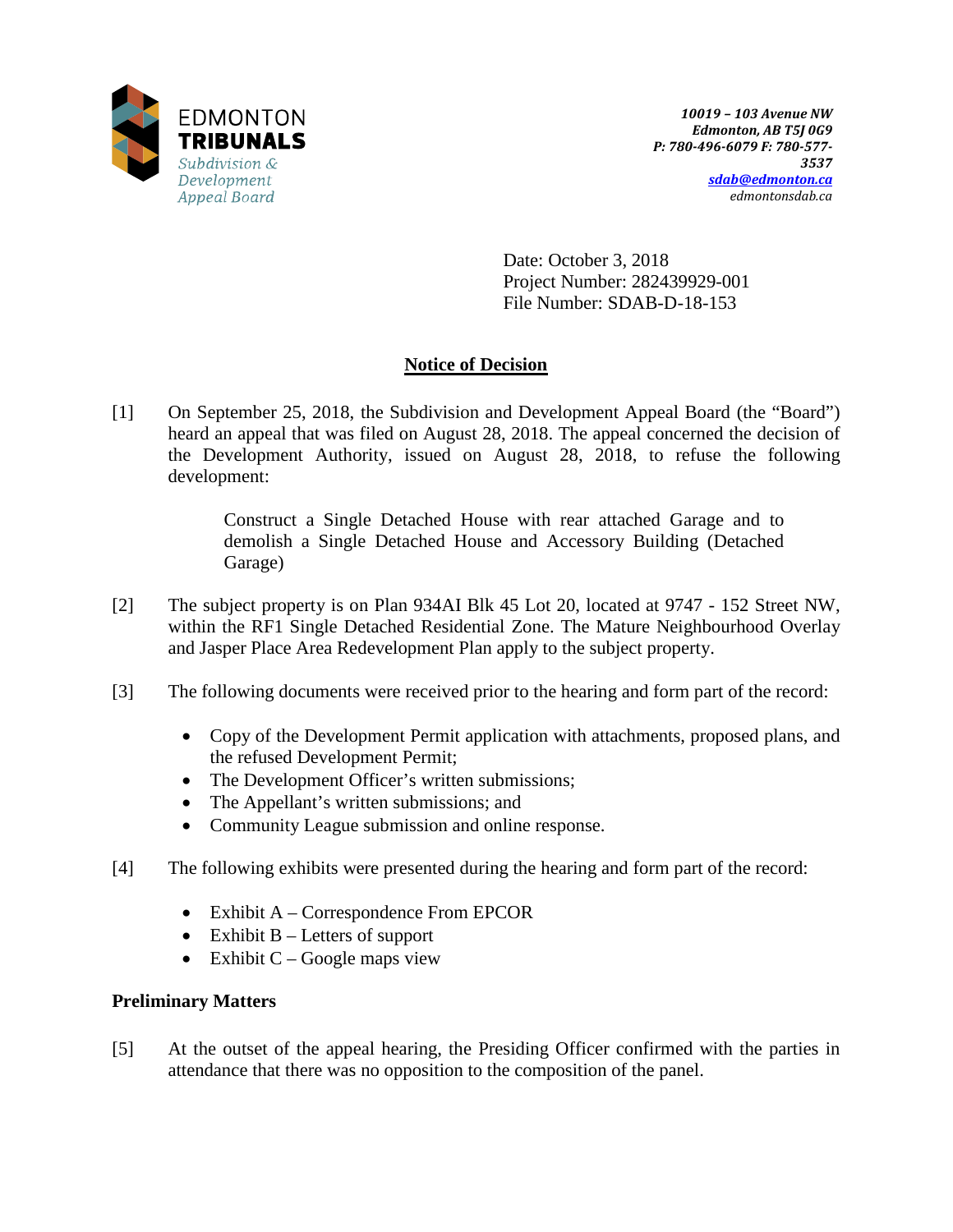- [6] The Presiding Officer outlined how the hearing would be conducted, including the order of appearance of parties, and no opposition was noted.
- [7] The appeal was filed on time, in accordance with Section 686 of the *Municipal Government Act*, RSA 2000, c M-26 (the "*Municipal Government Act*").

#### **Summary of Hearing**

- *i) Position of the Appellant, Paul Hua*
- [8] Mr. Hua appeared on behalf of Tyler Home Builders Ltd.
- [9] There are two power poles with an anchor in between the two poles which obstruct access from the lane. EPCOR has advised they are unable to remove the anchor as per their e-mail dated February 6, 2018. (Exhibit A). This e-mail also contains the following statement: "I think it would be in the best interest of all parties if the City of Edmonton will allow you to access a new garage from either the street or avenue." In addition to the power poles and anchor, there are two transformer boxes obstructing rear lane access to the property.
- [10] Letters of support from neighbouring property owners were submitted (Exhibit B). No opposition was received to the proposed development during the Appellant's neighbourhood consultation other than from the Community League. The Community League felt a triple attached garage would result in too much concrete and too much green space being lost. The Community League would be in favour of a double attached garage.
- [11] The Community League would support a 16 foot wide driveway; however, the Appellant advised this would not be wide enough to allow for proper access and egress.
- [12] The proposed development covers only 26 percent of the total site area. A second garage, as per the Community League's suggestion, would result in greater site coverage with less green space remaining.
- [13] There are currently two skinny houses being built next door which have much less green space than the proposed development. The Community League has not expressed any opposition to these developments.
- [14] The Appellant provided the following responses to questions from the Board:
	- a) 98 Avenue is a quiet street and is not a bus route. There is no sidewalk along 98 Avenue and on-street parking is permitted. The Appellant intends to plant trees on the property line running along 98 Avenue to further enhance the green space.
	- b) The existing development has a narrow gravel driveway which is used to access the garage from 98 Avenue. A Google street view photograph was submitted showing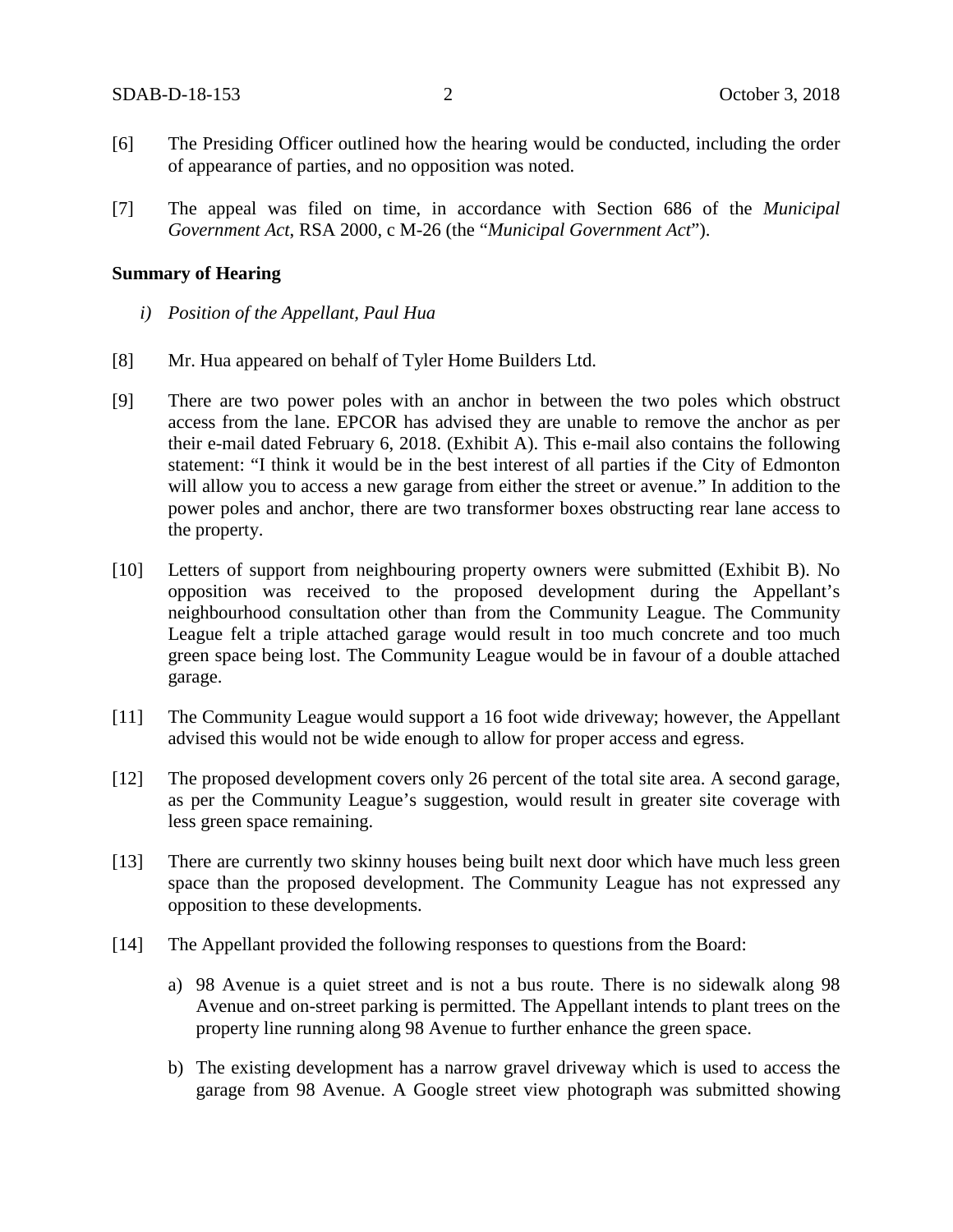this existing driveway. A second photograph confirmed the location of the two power poles and anchor at the rear of the property. (Exhibit C).

- c) No trees will need to be removed to construct the proposed development.
- d) The Appellant is aware of another three car garage two blocks away which has access from 98 Avenue.
- *ii) Position of the Development Officer, R. Zhou*
- [15] The Development Authority did not attend the hearing and the Board relied on R. Zhou's written submission.

#### **Decision**

[16] The appeal is ALLOWED and the decision of the Development Authority is REVOKED. The development is GRANTED as applied for to the Development Authority, subject to the following CONDITIONS and ADVISEMENTS:

#### **Conditions:**

- 1. WITHIN 14 DAYS OF APPROVAL, prior to any demolition or construction activity, the applicant must post on-site a development permit notification sign (Section 20.2).
- 2. The development shall be constructed in accordance with the stamped and approved drawings.
- 3. The maximum Height shall not exceed 8.9 metres, in accordance with Section 52 of the *Edmonton Zoning Bylaw 12800*.
- 4. Platform Structures located within a Rear Yard or interior Side Yard, and greater than 1.0 metres above the finished ground level, excluding any artificial embankment, shall provide Privacy Screening to prevent visual intrusion into Abutting properties (Reference Section 814.3(9)).
- 5. Single Detached Housing requires 1 parking space per dwelling; parking may be in tandem as defined in Section 6.1 (Reference Schedule 1 of Section 54.2).
- 6. Landscaping shall be installed and maintained in accordance with Section 55.
- 7. Frosted or opaque glass treatment shall be used on windows to minimize overlook into adjacent properties (Reference Section 814.3(8)).
- 8. The existing 3 metres wide gravel driveway to 98 Avenue located approximately 24 metres from the east property line (as shown in Enclosure I), must be removed and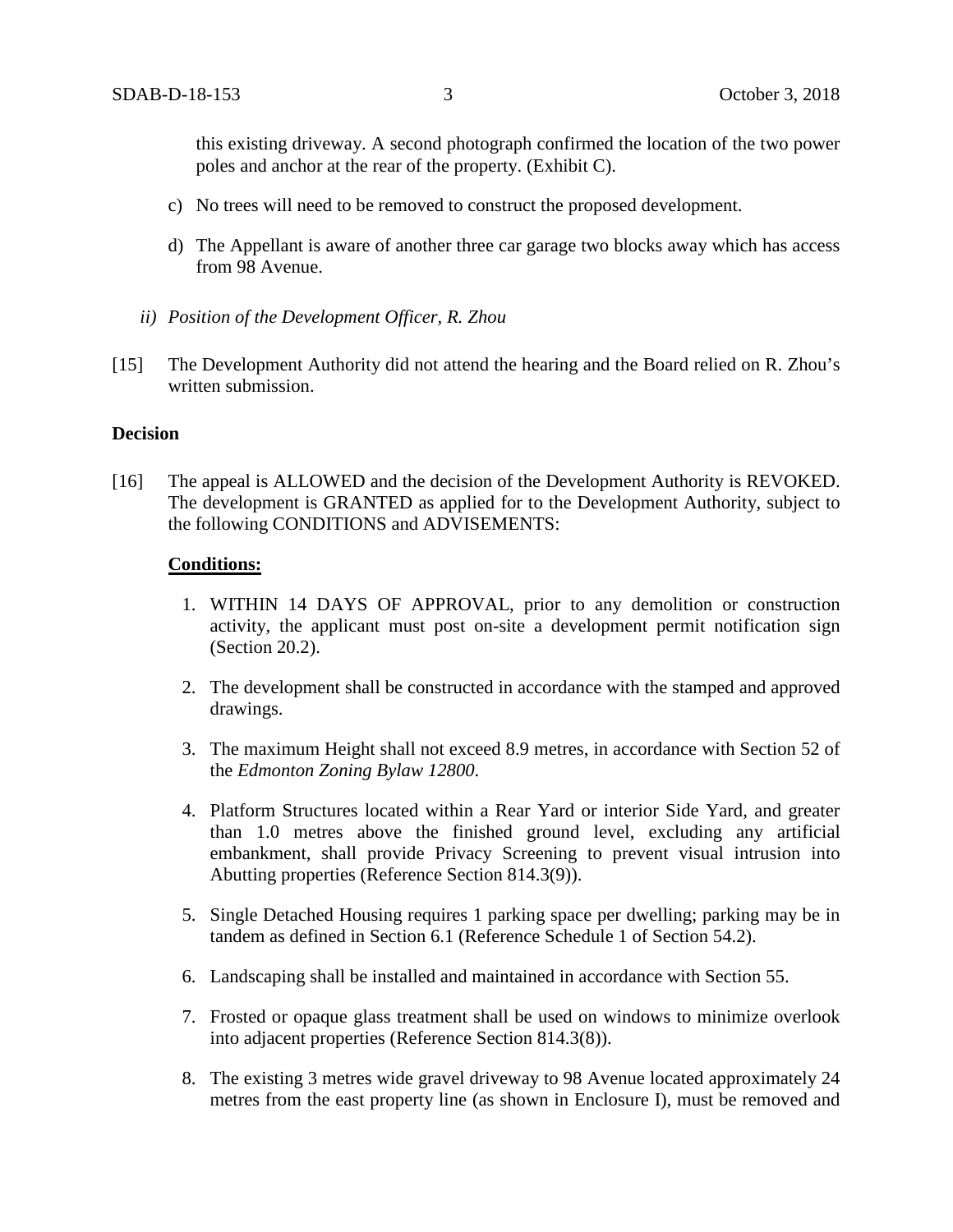reconstructed as part of the new proposed 9.5 metres wide driveway to 98 Avenue located 18 m from the east property line (as shown in Enclosure II). The proposed driveway is acceptable to Subdivision Planning.

- 9. There may be utilities within road right-of-way not specified that must be considered during construction. The owner/applicant is responsible for the location of all underground and above ground utilities and maintaining required clearances as specified by the utility companies. Alberta One-Call (1-800-242-3447) and Shaw Cable (1-866-344-7429; www.digshaw.ca) should be contacted at least two weeks prior to the work beginning to have utilities located. Any costs associated with relocations and/or removals shall be at the expense of the owner/applicant.
- 10. Any boulevard damage occurring as a result of construction traffic must be restored to the satisfaction of Development Inspections, as per Section 15.5(f) of the *Edmonton Zoning Bylaw*. All expenses incurred for repair are to be borne by the owner.
- 11. Any hoarding or construction taking place on road right-of-way requires an OSCAM (On-Street Construction and Maintenance) permit. It should be noted that the hoarding must not damage boulevard trees. OSCAM permit applications require a Transportation Management Plan (TMP) information. The TMP must include:
	- the start/finish date of project;
	- accommodation of pedestrian connectivity during all phases of construction for access to the adjacent roadways and intersections
	- accommodation of vehicles during construction;
	- confirmation of lay down area within legal road right of way if required;
	- and to confirm if crossing the sidewalk and/or boulevard is required to temporarily access the site.
		- o It should be noted that the hoarding must not damage boulevard trees. The owner or Prime Contractor must apply for an OSCAM online at:

https://www.edmonton.ca/business\_economy/licences\_permits/oscampermit-request.aspx

and,

<https://www.edmonton.ca/documents/ConstructionSafety.pdf>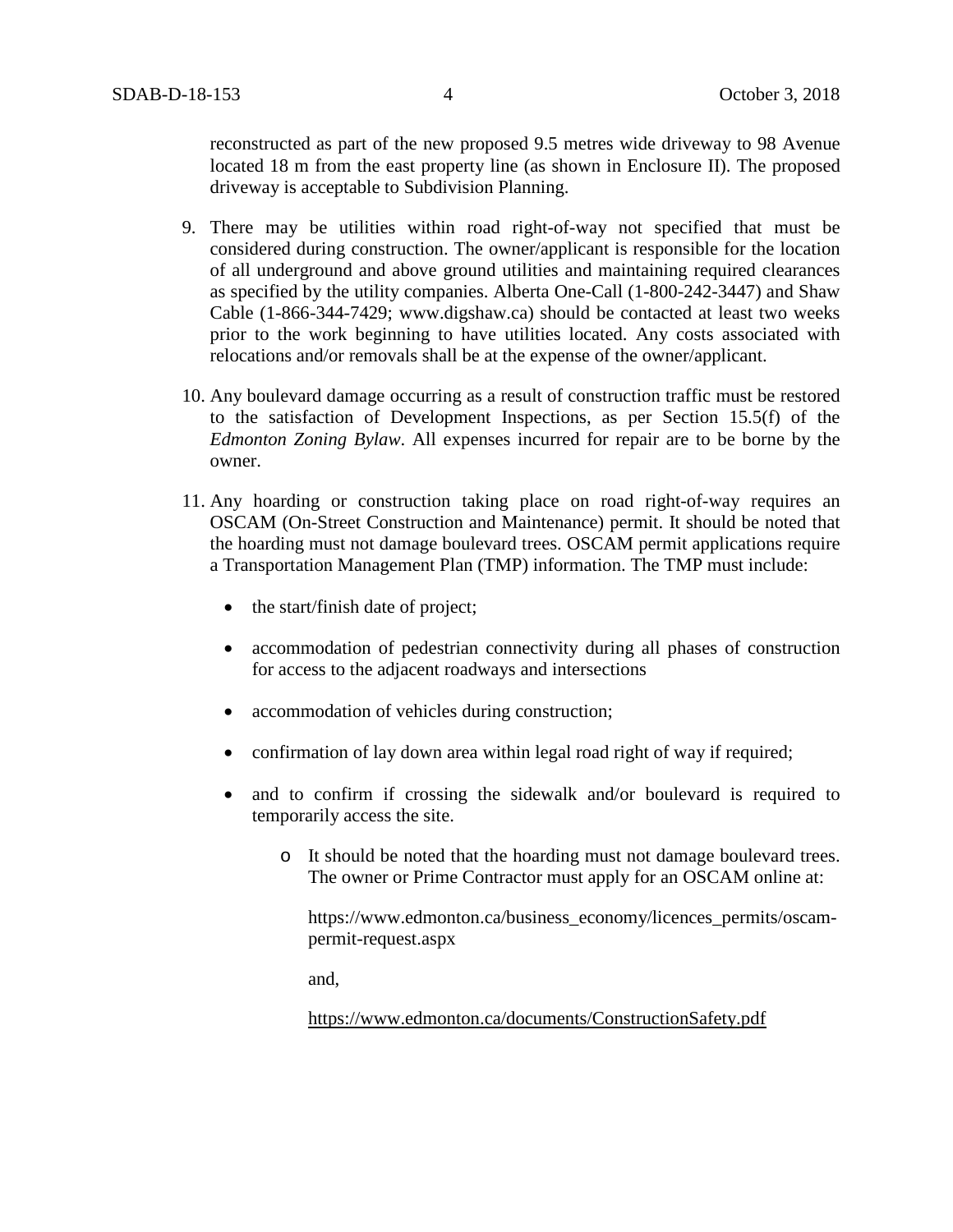#### **Advisements:**

- 1. Any future deck development greater than 0.6 metres (2 feet) in height will require development and building permit approvals.
- 2. Any future deck enclosure or cover requires a separate development and building permit approval.
- 3. Any future basement development requires development and building permit approvals.
- 4. Any future additional dwelling such as Secondary Suite shall require a separate development permit application.
- 5. The driveway access must maintain a minimum clearance of 1.5 metres from the service pedestal and all other surface utilities.
- 6. Lot grades must match the *Edmonton Drainage Bylaw 16200* and/or comply with the Engineered approved lot grading plans for the area. Contact Drainage Services at 780-496-5576 or lot.grading@edmonton.ca for lot grading inspection inquiries.
- 7. Unless otherwise stated, all above references to "section numbers" refer to the authority under the Edmonton Zoning Bylaw 12800.
- 8. An approved Development Permit means that the proposed development has been reviewed against the provisions of this bylaw. It does not remove obligations to conform with other legislation, bylaws or land title instruments including, but not limited to, the *Municipal Government Act*, the *Safety Codes Act* or any caveats, restrictive covenants or easements that might be attached to the Site.
- 9. A Building Permit is required for any construction or change in use of a building. Please contact the 311 Call Centre for further information.
- 10. This neighbourhood was constructed with roll faced curb, therefore a Curb Crossing Permit is not required for the proposed development. However, should the applicant/owner wish to cut the curb in the future, a Curb Crossing Permit will be required, available from Development Services, 2nd floor, Edmonton Tower, 10111- 104 Avenue.
- [17] In granting the development, the following variances to the *Edmonton Zoning Bylaw* are allowed:
	- 1. Section 814.3(17) is waived to allow the driveway to be located off of the flanking avenue instead of the alley.
	- 2. Section 814.3(19) is waived to allow the rear garage to be attached instead of detached.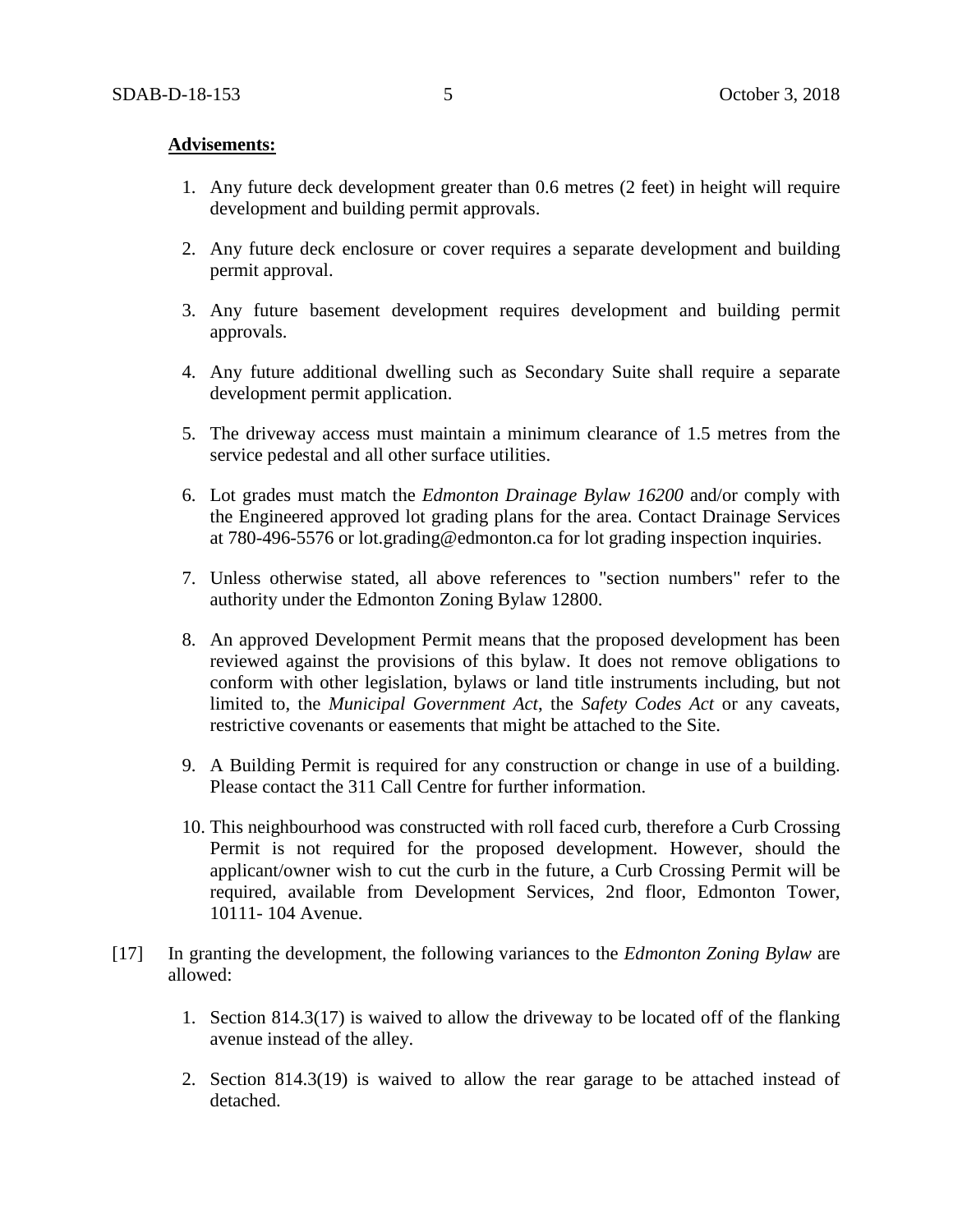#### **Reasons for Decision**

- [18] A Single Detached House is a Permitted Use in the RF1 Single Detached Residential Zone.
- [19] The Board accepts the verbal submissions of the Appellant and the photographic evidence submitted (marked Exhibit C) that rear access off of the lane is hindered by the existence of the two power poles, a power anchor and the two transformer boxes.
- [20] The Board finds that forcing access of the rear lane would be a hardship or not feasible in any reasonable configuration.
- [21] The Appellant submitted an email from a representative from the City of Edmonton power provider, EPCOR, who supports the development, as proposed (marked Exhibit A). The letter provides:

The original house that was built on this lot did not have a rear garage so that is most likely the reason the poles and anchors are configured the way they are. It would be very difficult to reposition the anchors and, because they must remain at the rear of your lot, we would most likely only be able to marginally increase the amount of vehicle access from the lane. I think it would be in the best interest of all parties if the City of Edmonton will allow you to access a new garage from either the street or the avenue.

- [22] The Board notes there is no loss of trees or on-street parking resulting from the proposed development.
- [23] The Board finds that the Community Consultation provisions under Section 814.5(1) of the Mature Neighbourhood Overlay have been complied with.
- [24] The Board notes that the Appellant received neighbourhood consultation from at least 10 neighbours in support of the development (Exhibit B). No neighbours submitted written opposition or appeared in opposition to the proposed development.
- [25] Opposition was received from the West Jasper/Sherwood Community League. The Community League would be in favour of the construction of an attached double garage with the same access from 98 Avenue and a single detached garage with access from the lane. As stated above, the Board finds that any access off of the lane is not possible in this case. Further, the Board finds that there would be an insignificant difference in the massing effect between a triple attached garage and a double attached garage and the proposed development is characteristic of the neighbourhood. The Board is not bound by previous decisions and each appeal is decided on its own merits.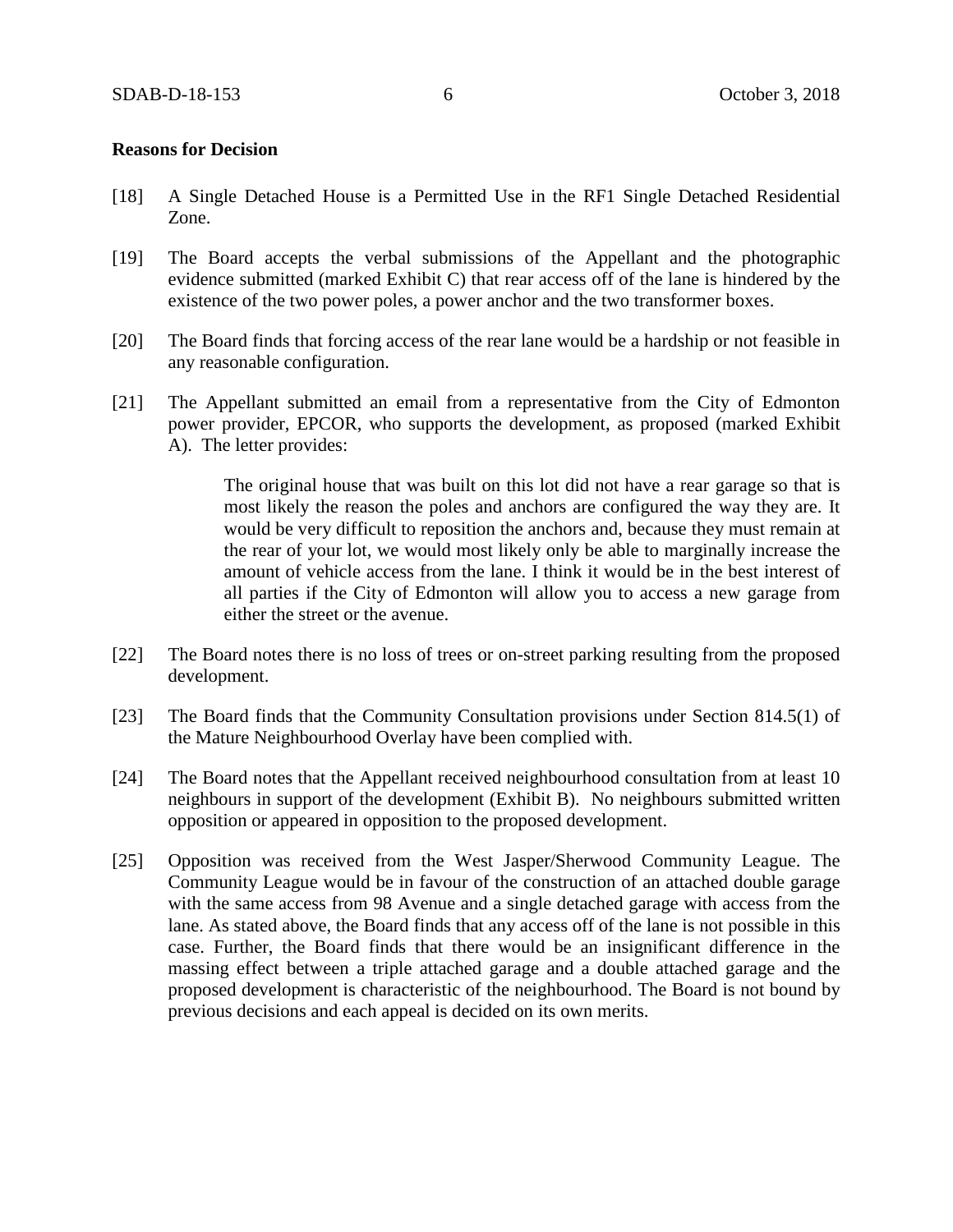- [26] The Board finds that the proposed development will not unduly interfere with the amenities of the neighbourhood nor materially interfere with or affect the use, enjoyment or value of neighbouring parcels of land.
- [27] For all of the foregoing reasons the appeal is allowed.

Wington 7-114

Winston Tuttle, Presiding Officer Subdivision and Development Appeal Board

Board Members in Attendance: Ms. S. Laperle, Mr. A. Peterson, Mr. J. Wall, Ms. S. McCartney

CC: Development & Zoning Services – R. Zhou / A. Wen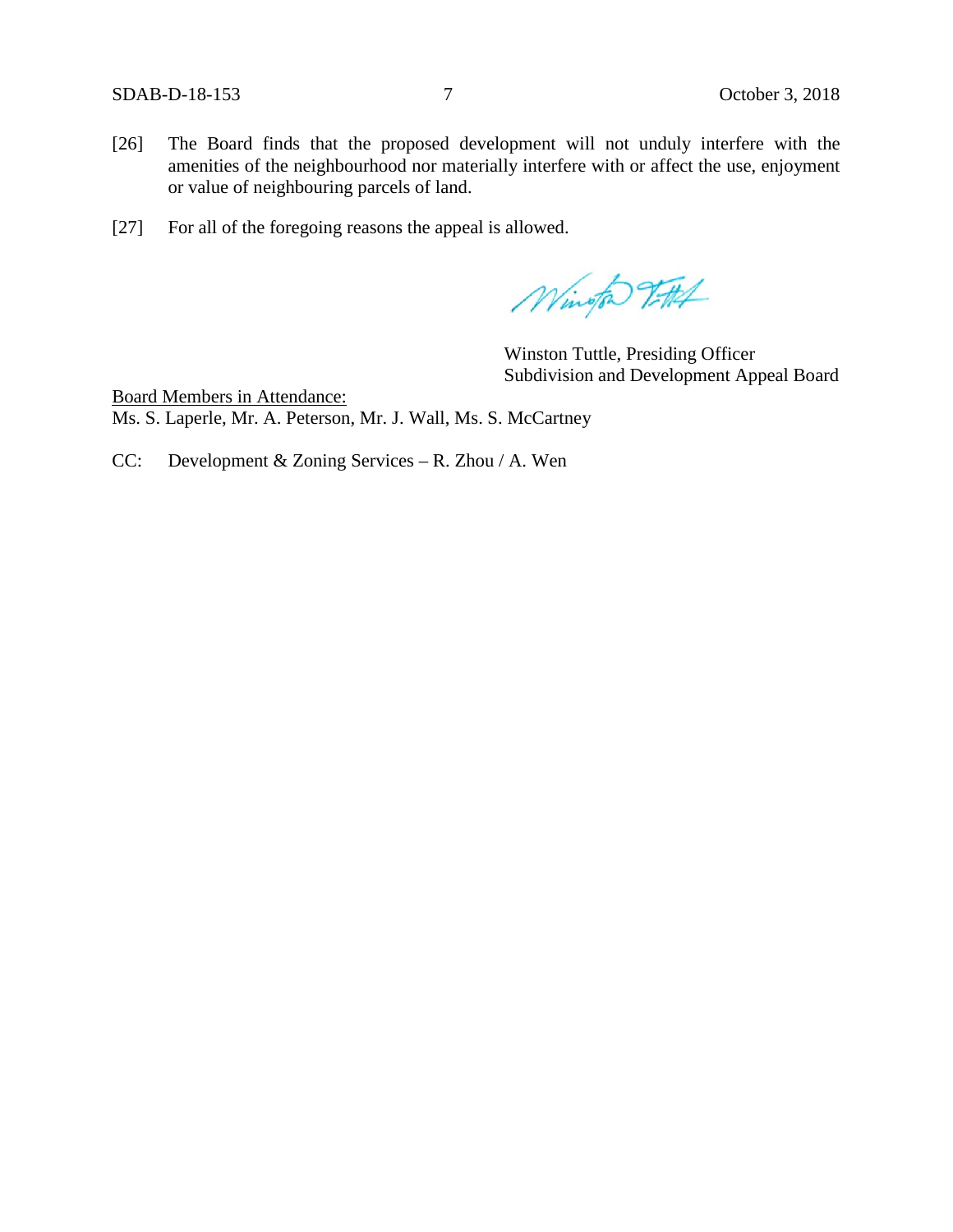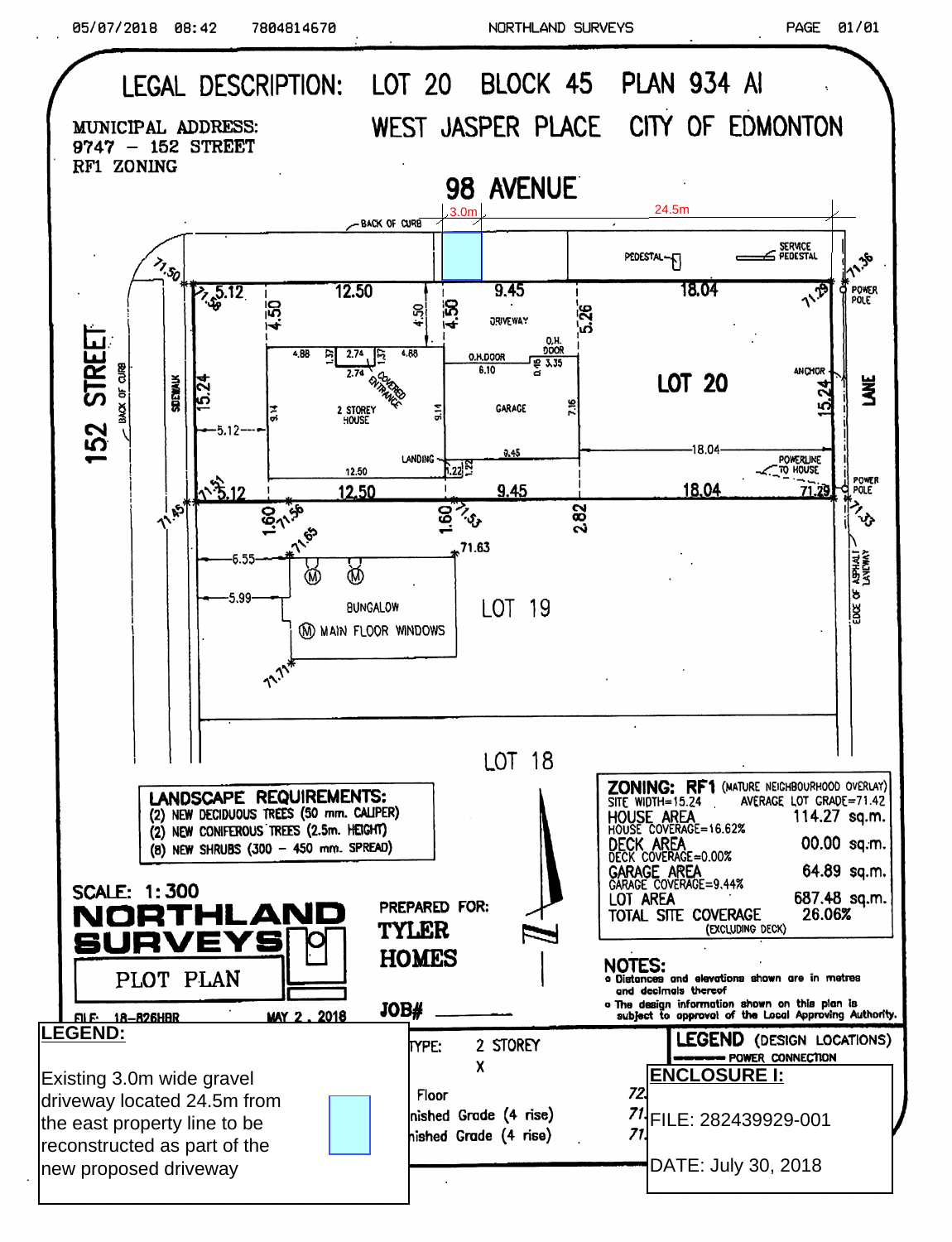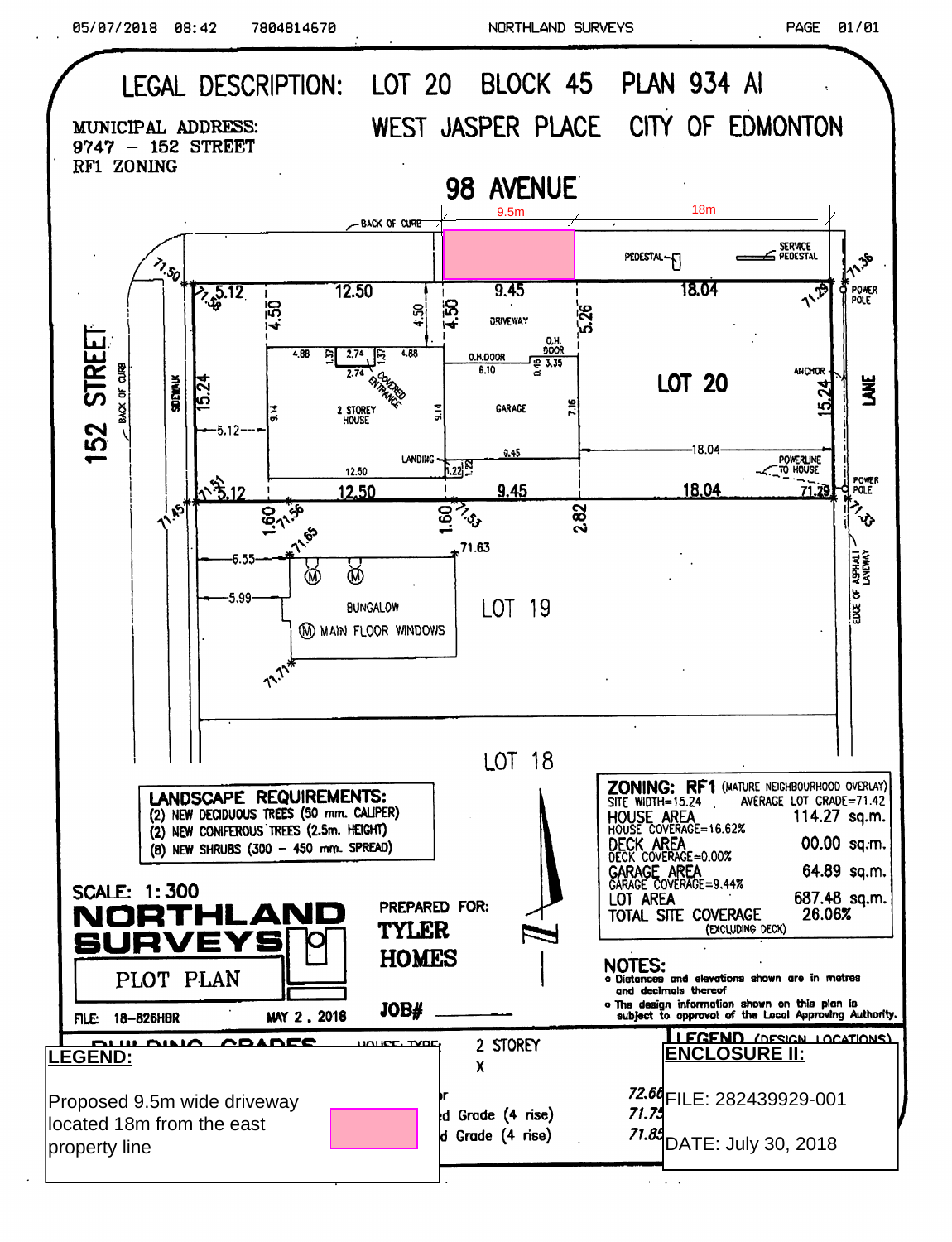#### **Important Information for the Applicant/Appellant**

- 1. This is not a Building Permit. A Building Permit must be obtained separately from the Sustainable Development Department, located on the 2nd Floor, Edmonton Tower, 10111 – 104 Avenue NW, Edmonton, AB T5J 0J4.
- 2. Obtaining a Development Permit does not relieve you from complying with:
	- a) the requirements of the *Edmonton Zoning Bylaw*, insofar as those requirements have not been relaxed or varied by a decision of the Subdivision and Development Appeal Board,
	- b) the requirements of the *Alberta Safety Codes Act*,
	- c) the *Alberta Regulation 204/207 – Safety Codes Act – Permit Regulation*,
	- d) the requirements of any other appropriate federal, provincial or municipal legislation,
	- e) the conditions of any caveat, covenant, easement or other instrument affecting a building or land.
- 3. When an application for a Development Permit has been approved by the Subdivision and Development Appeal Board, it shall not be valid unless and until any conditions of approval, save those of a continuing nature, have been fulfilled.
- 4. A Development Permit will expire in accordance to the provisions of Section 22 of the *Edmonton Zoning Bylaw, Bylaw 12800*, as amended.
- 5. This decision may be appealed to the Alberta Court of Appeal on a question of law or jurisdiction under Section 688 of the *Municipal Government Act*, RSA 2000, c M-26. If the Subdivision and Development Appeal Board is served with notice of an application for leave to appeal its decision, such notice shall operate to suspend the Development Permit.
- 6. When a decision on a Development Permit application has been rendered by the Subdivision and Development Appeal Board, the enforcement of that decision is carried out by the Sustainable Development Department, located on the 2nd Floor, Edmonton Tower, 10111 – 104 Avenue NW, Edmonton, AB T5J 0J4.

*NOTE: The City of Edmonton does not conduct independent environmental checks of land within the City. If you are concerned about the stability of this property for any purpose, you should conduct your own tests and reviews. The City of Edmonton, when issuing a development permit, makes no representations and offers no warranties as to the suitability of the property for any purpose or as to the presence or absence of any environmental contaminants on the property.*